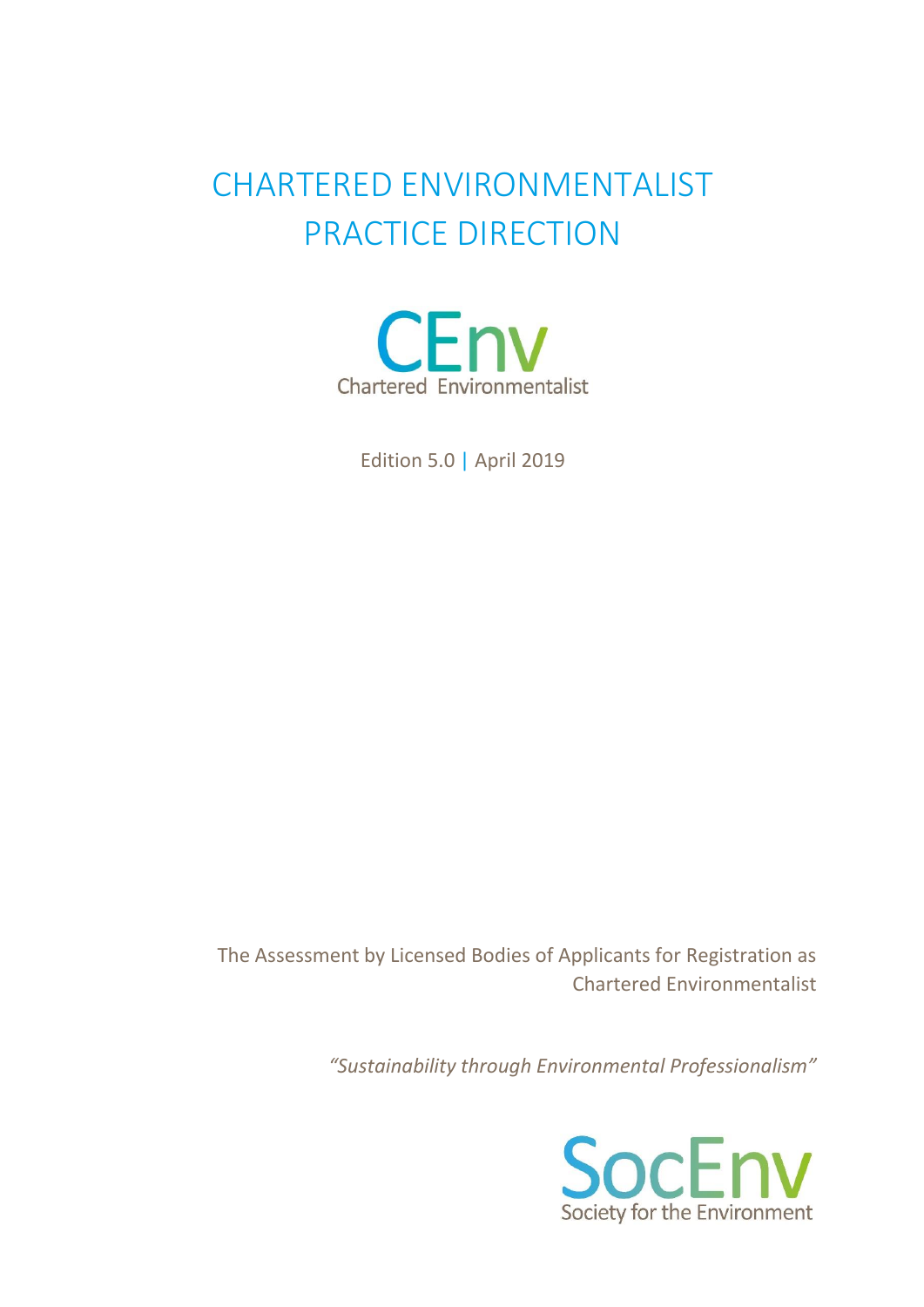## Table of Contents

| $\mathbf{1}$   |                                                                                        |
|----------------|----------------------------------------------------------------------------------------|
| $\overline{2}$ |                                                                                        |
| 2.1            |                                                                                        |
| 2.2            |                                                                                        |
|                |                                                                                        |
| 3              |                                                                                        |
|                |                                                                                        |
| $3.2^{\circ}$  |                                                                                        |
| 3.3            |                                                                                        |
| 3.4            |                                                                                        |
| 4              |                                                                                        |
| 5              |                                                                                        |
| 6              |                                                                                        |
|                |                                                                                        |
|                |                                                                                        |
| A              | Application of Knowledge and Understanding of the Environment to Further the Aims of   |
| B              |                                                                                        |
| C              |                                                                                        |
| D              | Personal Commitment to Professional Standards, Recognising Obligations to Society, the |
|                |                                                                                        |
|                |                                                                                        |
|                |                                                                                        |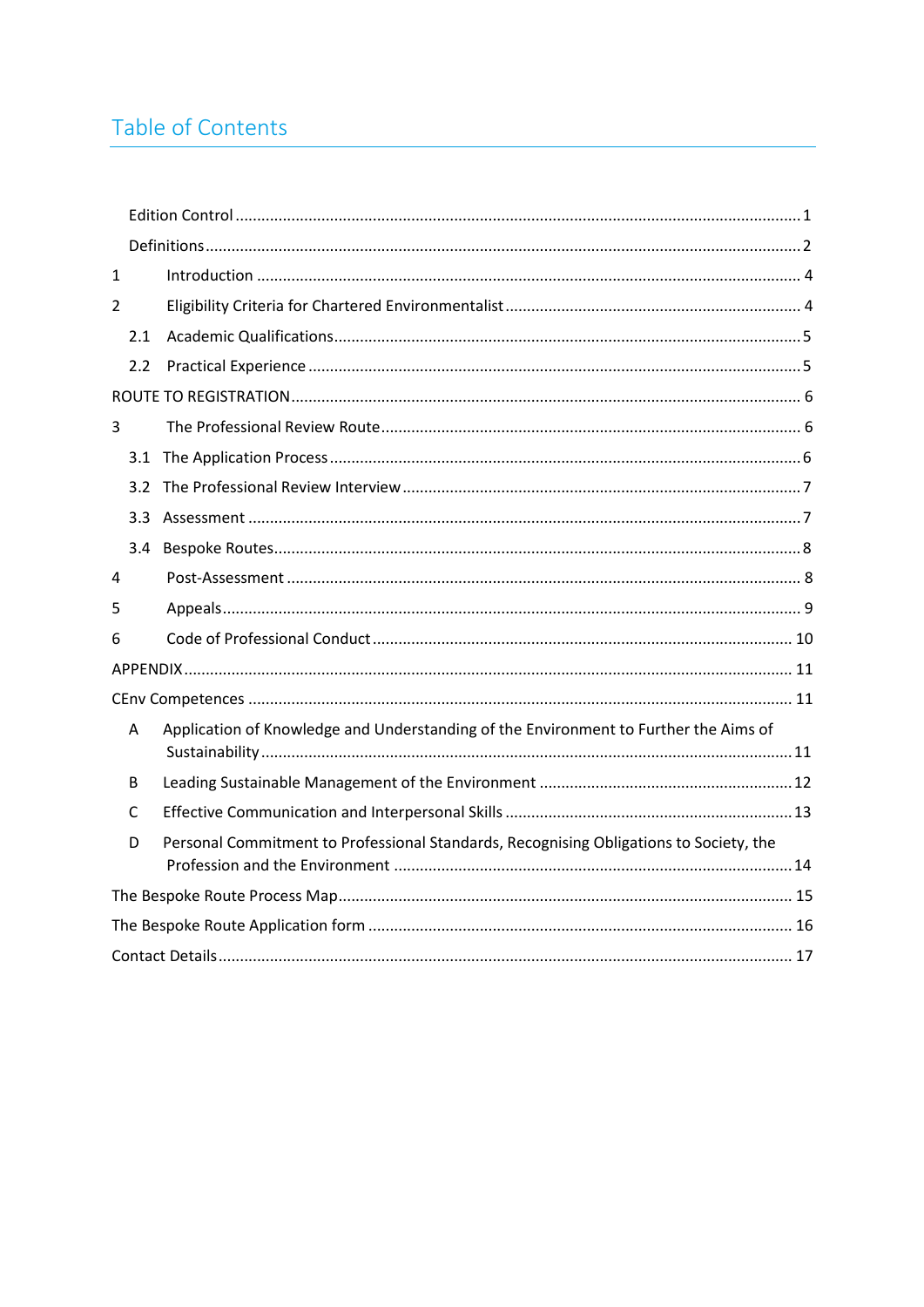The Chartered Environmentalist Practice Direction is one of a series of Practice Directions approved by the Board of the Society detailing operational requirement of the Society's registrations.

### <span id="page-2-0"></span>Edition Control

| Edition | <b>Revision date</b> | <b>Notes</b>                                                                                          |
|---------|----------------------|-------------------------------------------------------------------------------------------------------|
| 1.00    | January 2011         | Replacement Practice Direction for PD1.                                                               |
| 2.00    | April 2011           | Temporarily removed Grandparent Route and Eminent<br>Practitioner Route, and all flowcharts.          |
| 2.1     | May 2011             | Incorporated changes to Competences and eligibility.                                                  |
| 2.2     | <b>June 2011</b>     | Further amendments to eligibility criteria - removal of<br>the 12-point criteria.                     |
| 3.00    | <b>June 2011</b>     | Grandparent route reinstated. Eminent Practitioner<br>Route reinstated.                               |
| 3.1     | September 2011       | Includes highlighted text where final amendments need<br>to be agreed by the RA.                      |
| 3.2     | October 2011         | Includes highlighted text for final review - agreed by the<br>RA on 28th September                    |
| 3.3     | October 2011         | Includes highlighted text for final review - agreed by the<br>RA at a teleconference on 27th October. |
| 3.4     | November 2011        | Includes final changes to document approved by the RA<br>on 2nd November.                             |
| 3.5     | September 2012       | Incorporating subsequent minor drafting amendments<br>agreed by the RA on 25th July 2012              |
| 3.6     | October 2012         | Incorporating a glossary and minor amends from the<br>CEO and reviewed by the RA Oct 2012             |
| 3.7     | December 2014        | updated to include amendment to remote PRI process<br>agreed by SocEnv Council on 3rd December 2014   |
| 4.0     | October 2017         | Full review to identify potential Charter, Bye-law and<br><b>Regulation changes</b>                   |
| 5.0     | <b>April 2019</b>    | Updated to include 3.4 Bespoke Route section and<br>application form                                  |

Copyright © 2019 Society for the Environment

| : No<br>Document/Rev                 |                                  |  |  | Page             |                              |
|--------------------------------------|----------------------------------|--|--|------------------|------------------------------|
| <br>Uncontrolled<br>COD <sup>V</sup> | -<br>_ontrolled <b>′</b><br>CODV |  |  | Date<br>Rev<br>. | 2010<br>April<br>-01-<br>___ |

#### **THE SOCIETY'S PROPRIETARY INFORMATION**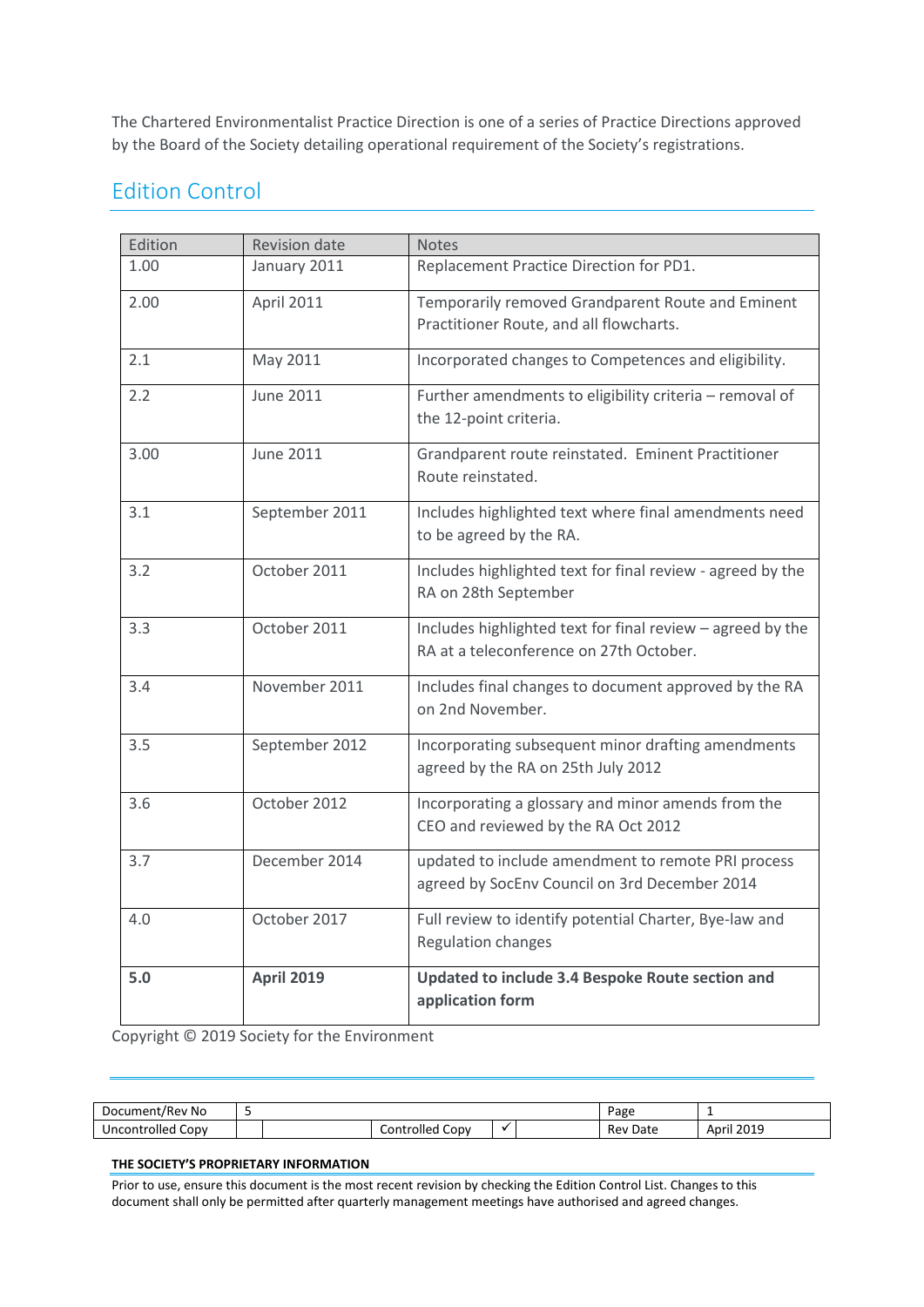### <span id="page-3-0"></span>Definitions

In this Practice Direction, the terms below have the meanings listed against them, and are shown in **bold type** throughout the document.

| <b>Appeal Panel</b>                 | Three members of the Registration Authority appointed           |
|-------------------------------------|-----------------------------------------------------------------|
|                                     | to consider appeals against a Licensed Body's conduct of        |
|                                     | an assessment process (see paragraph 6.3).                      |
| <b>Assessment Sheet</b>             | The official record of the outcome of an assessment drawn       |
|                                     |                                                                 |
|                                     | up by the Assessors (see paragraph 3.2.6).                      |
| <b>Assessors</b>                    | Two Chartered Environmentalists appointed to assess             |
|                                     | CEnv candidates through the assessment process.                 |
| <b>Bespoke Route</b>                | An RA approved variation of the Professional Review             |
|                                     | Interview Route.                                                |
| <b>Board</b>                        | The governing body of the Society for the Environment,          |
|                                     | howsoever known.                                                |
| <b>Code of Professional Conduct</b> | The Code of Professional Conduct of the Society for the         |
|                                     |                                                                 |
|                                     | Environment set out in Section 7 of this Practice Direction.    |
| <b>Competences</b>                  | The competences, as interpreted by the Licensed Body            |
|                                     | and agreed with the Society for the Environment, that an        |
|                                     | applicant must demonstrate to be registered as a                |
|                                     | Chartered Environmentalist. Generic versions are set out        |
|                                     | in the Appendix to this Practice Direction.                     |
|                                     |                                                                 |
| <b>Eligibility Criteria</b>         | The criteria specified in Section 2 of this Practice Direction. |
| <b>Final Appeal</b>                 | An appeal against a determination of the Registration           |
|                                     | Authority dismissing an appeal against a Licensed Body's        |
|                                     | conduct of an assessment.                                       |
| <b>Final appeal panel</b>           | Three members of the Board appointed to hear a final            |
|                                     | appeal.                                                         |
|                                     |                                                                 |
| <b>Investigation Committee</b>      | A committee comprising the SocEnv Chair and the Chief           |
|                                     | Executive Officer appointed to consider a final appeal and      |
|                                     | make recommendations to the <b>Board.</b>                       |
| <b>Licensed Body (LB)</b>           | A professional institution or association that has been         |
|                                     | licenced by the Registration Authority to register its          |

| : No<br>Docum<br>.nent/Rev               |                         |  |  | <b>Page</b> |                     |
|------------------------------------------|-------------------------|--|--|-------------|---------------------|
| <br>$\mathsf{conv}$<br>າtrolled<br>Jncor | ntrolled<br>CODV<br>_or |  |  | Rev<br>Date | 2019<br>Anrıl<br>__ |

#### **THE SOCIETY'S PROPRIETARY INFORMATION**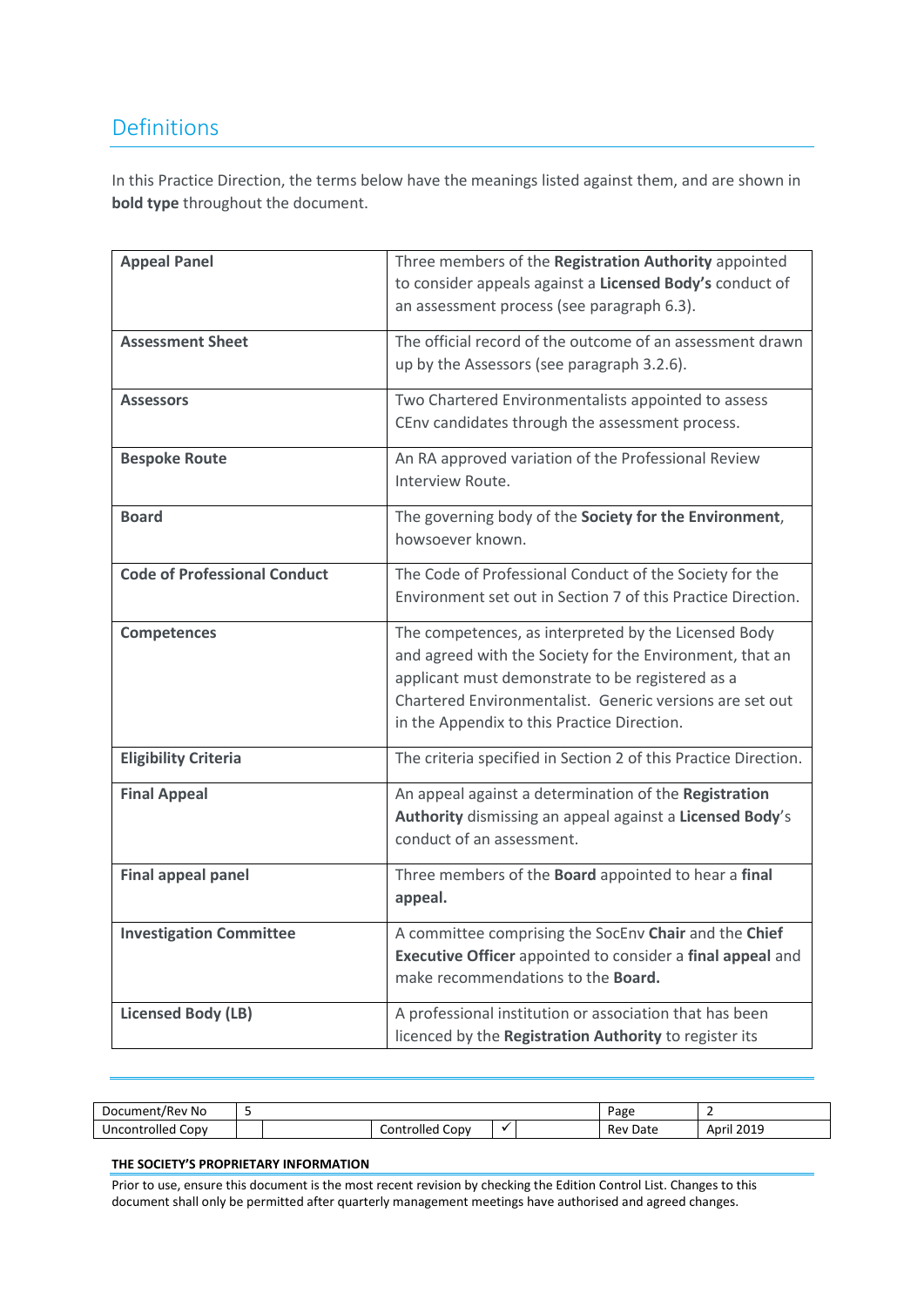|                                      | members as Chartered Environmentalists and/or<br>Registered Environmental Technicians.                                                                                                                                                                                                                                               |
|--------------------------------------|--------------------------------------------------------------------------------------------------------------------------------------------------------------------------------------------------------------------------------------------------------------------------------------------------------------------------------------|
| <b>PRI Panel</b>                     | At least two Chartered Environmentalists appointed by a<br>Licensed Body to conduct a Professional Review<br>Interview.                                                                                                                                                                                                              |
| <b>Professional Review Interview</b> | The interview that forms part of the process of assessing<br>applicants for registration.                                                                                                                                                                                                                                            |
| <b>Registration Authority</b>        | The part of the Society for the Environment that exercises<br>the powers of registration allotted to it by the Society's<br>Royal Charter.                                                                                                                                                                                           |
| <b>Reinstatement window</b>          | The period of three years following people who have left<br>the register can be reinstated without further assessment<br>or interview.                                                                                                                                                                                               |
| <b>Relevant work-based practice</b>  | Experience that can be considered in assessing an<br>applicant for registration as a Chartered Environmentalist,<br>described in more detail in section 2.2                                                                                                                                                                          |
| Route                                | The route to registration provided for under this Practice<br>Direction, namely the Professional Review Interview<br>route.                                                                                                                                                                                                          |
| <b>Society for the Environment</b>   | The body established by Royal Charter in 2004 to promote<br>the advancement of, the dissemination of, knowledge of<br>and education in good environmental practice for the<br>public benefit, and which licences bodies to assess and<br>register Chartered Environmentalists and/or Registered<br><b>Environmental Technicians.</b> |

| Document/Rev No      |                                                    | age | $\sim$ |             |                     |
|----------------------|----------------------------------------------------|-----|--------|-------------|---------------------|
| Uncontrolled<br>CODV | $\overline{\phantom{0}}$<br>Controlled C<br>. CODV |     |        | Rev<br>Date | 2019<br>April<br>__ |

#### **THE SOCIETY'S PROPRIETARY INFORMATION**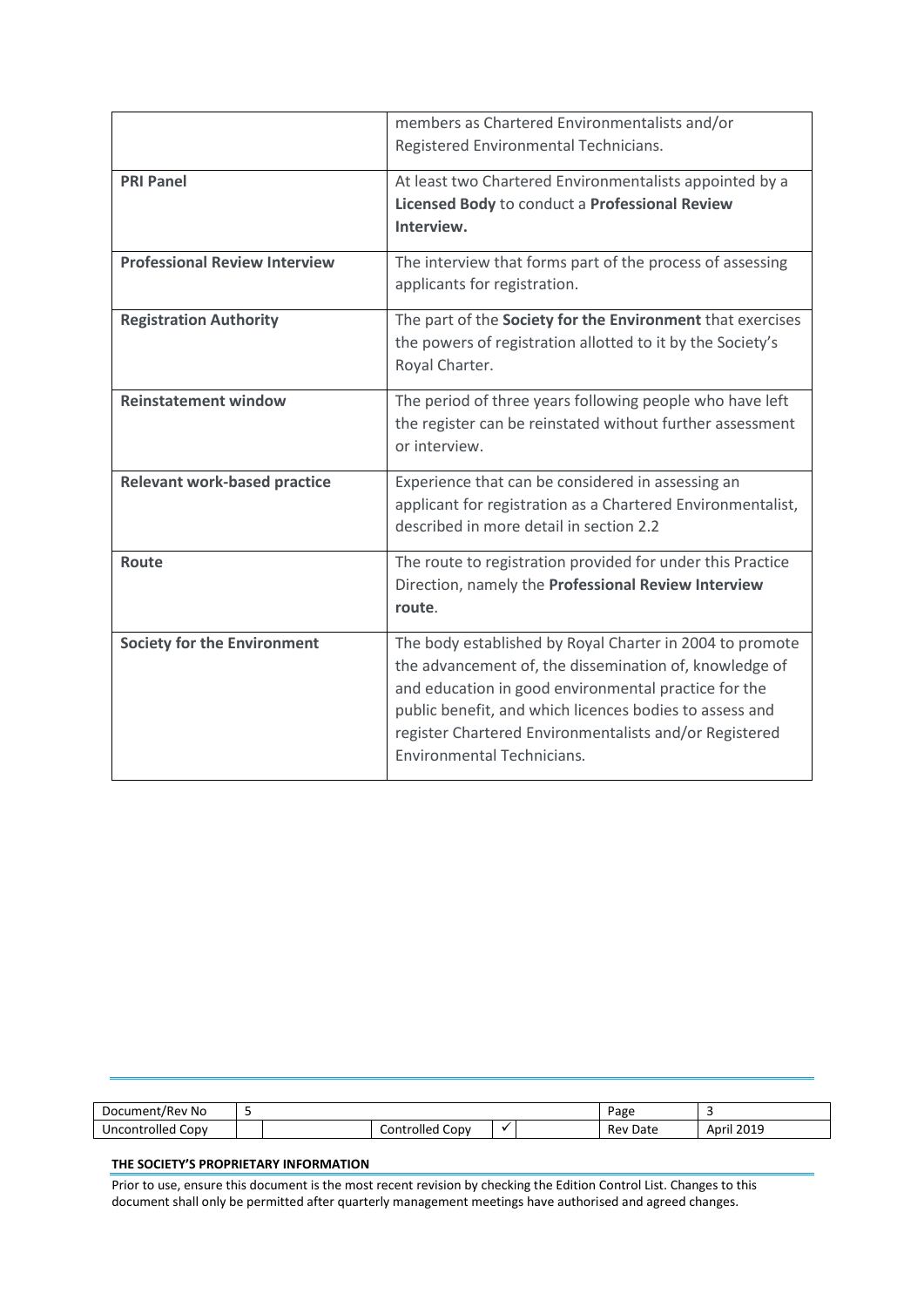## <span id="page-5-0"></span>1 Introduction

1.1 A Chartered Environmentalist (CEnv) is a professional who has been registered as such by a **Licensed Body** after demonstrating that he or she applies a high level of environmental knowledge, understanding and skills to protect and enhance the environment in a sustainable way. Registration as a CEnv recognises the level of professional practice among people operating within the different environmental disciplines and knowledge bases found within the domains of the **Licensed Bodies**.

This document specifies:

- (a) The **eligibility criteria** to be met by applicants for registration as a CEnv
- (b) The **competences** that must be demonstrated by applicants for registration as a CEnv – see Appendix for detail of CEnv competences.
- (c) The available **route** to registration as a CEnv
- (d) The **conduct** required of CEnvs
- 1.2 Successful applicants for registration shall be entitled to use the title Chartered Environmentalist and the designatory letters CEnv after their names.

# <span id="page-5-1"></span>2 Eligibility Criteria for Chartered Environmentalist

To be eligible for registration an applicant must meet the following **criteria**. He or she must:

- (a) be a professionally qualified individual member, or equivalent, of a **Licensed Body**  bringing the applicant within that body's Code of Conduct and disciplinary procedures;
- (b) have acquired a level of knowledge equivalent to a Master's level degree. The equivalent level of knowledge will be determined by the **Licensed Body**;
- (c) possess sufficient relevant, practical experience to be able to demonstrate the **CEnv competences**. The sufficiency of experience will be determined by the **Licensed Body**;
- (d) be willing to comply with the Society's **Code of Professional Conduct;** and

| /Rev No<br>Document/ |  |                                                           |  |  | <sup>o</sup> age |                      |
|----------------------|--|-----------------------------------------------------------|--|--|------------------|----------------------|
| Copy<br>Uncontrolled |  | $\overline{\phantom{0}}$<br>Controlled <b>C</b><br>. CODV |  |  | Rev<br>Date<br>. | 2019<br>Apri'<br>___ |

#### **THE SOCIETY'S PROPRIETARY INFORMATION**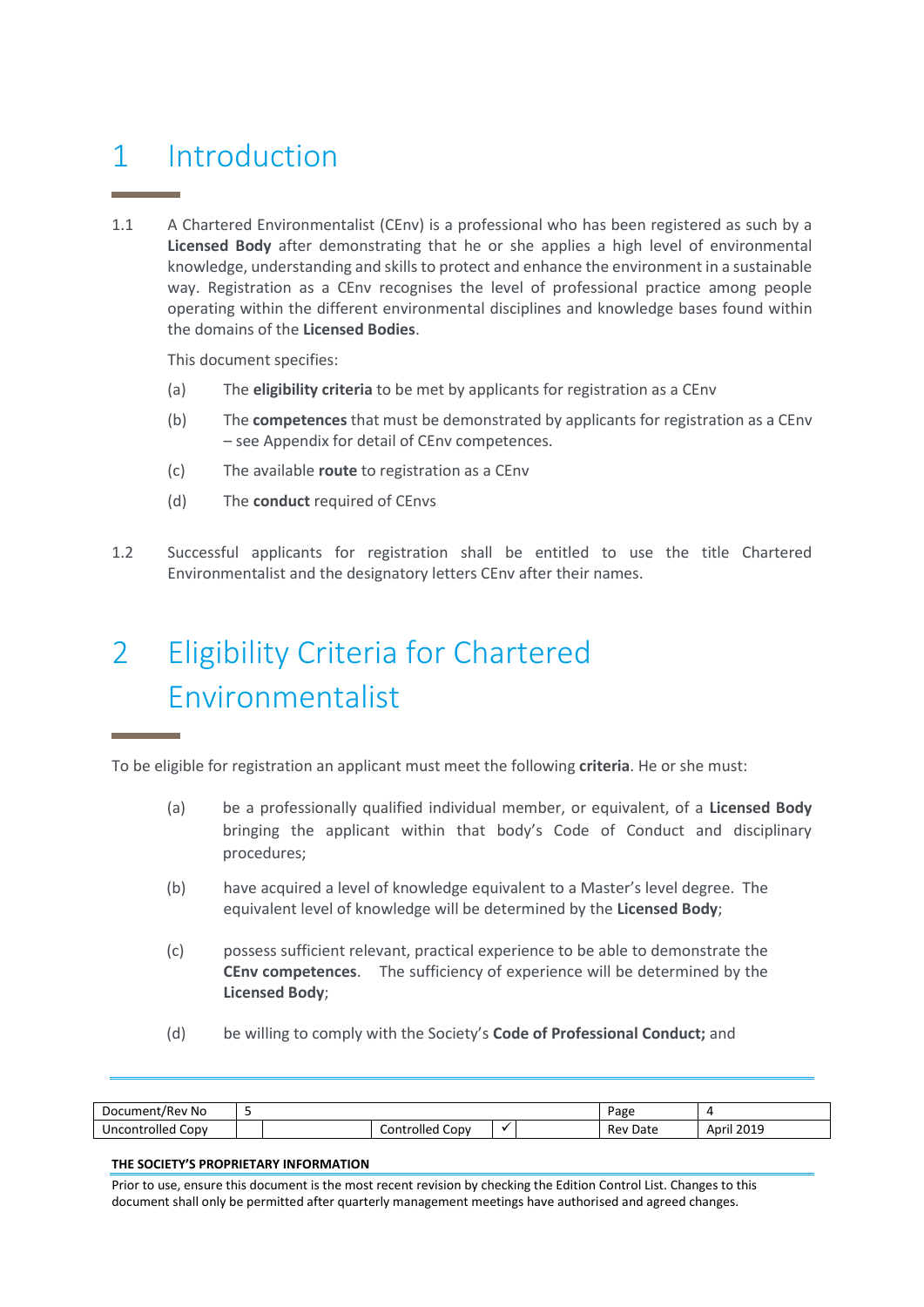**(**e) be willing to comply with the requirements of their **Licensed Body** and **the Society** relating to Continuing Professional Development. Please refer to competence Group D in Appendix.

### <span id="page-6-0"></span>2.1 Academic Qualifications

Relevant academic qualifications and their levels shall be determined by the **Licensed Body**. Relevance will be guided by the environmental and sustainable development content of the applicant's courses, and its alignment to the CEnv competences in Groups A and B in the Appendix.

### <span id="page-6-1"></span>2.2 Practical Experience

- 2.2.1 Each applicant for registration shall ordinarily have at least the equivalent of four years' fulltime **relevant work-based practice**. This need not be continuous.
- 2.2.2 To be considered as relevant, work-based practice must have a direct and distinct environmental focus and/or context. Please refer to CEnv competence Group C in the Appendix.
- 2.2.3 The **relevant work-based practice** may comprise paid employment, voluntary activity, academic work placements or applied research, but may not include pure academic study only.
- 2.2.4 Experience that develops general professional competences, for example, general communication and presentation skills, research skills and project management skills may be included at the discretion of the **Licensed Body**, and in proportion to the CEnv competences. – see Group C in the Appendix.
- 2.2.5 The nature of **relevant work-based practice** will reflect the domain of each individual **Licensed Body**, but it is a requirement that it should be environmental in nature and clearly reflect the CEnv **competences**. The Licensed Body may consult the **Registration Authority** for further determination of relevance.

| No<br>Docum<br>et/Revi<br>nent.                  |                                                 |  | ⊾חבי<br>age |                       |
|--------------------------------------------------|-------------------------------------------------|--|-------------|-----------------------|
| $-22 - 11 - 21$<br>CODV<br>. Inco<br>m<br>≅∪lleu | $\overline{\phantom{a}}$<br>$\cup$ ODV<br>olled |  | Rev<br>Date | 2019<br>– Apr<br>____ |

#### **THE SOCIETY'S PROPRIETARY INFORMATION**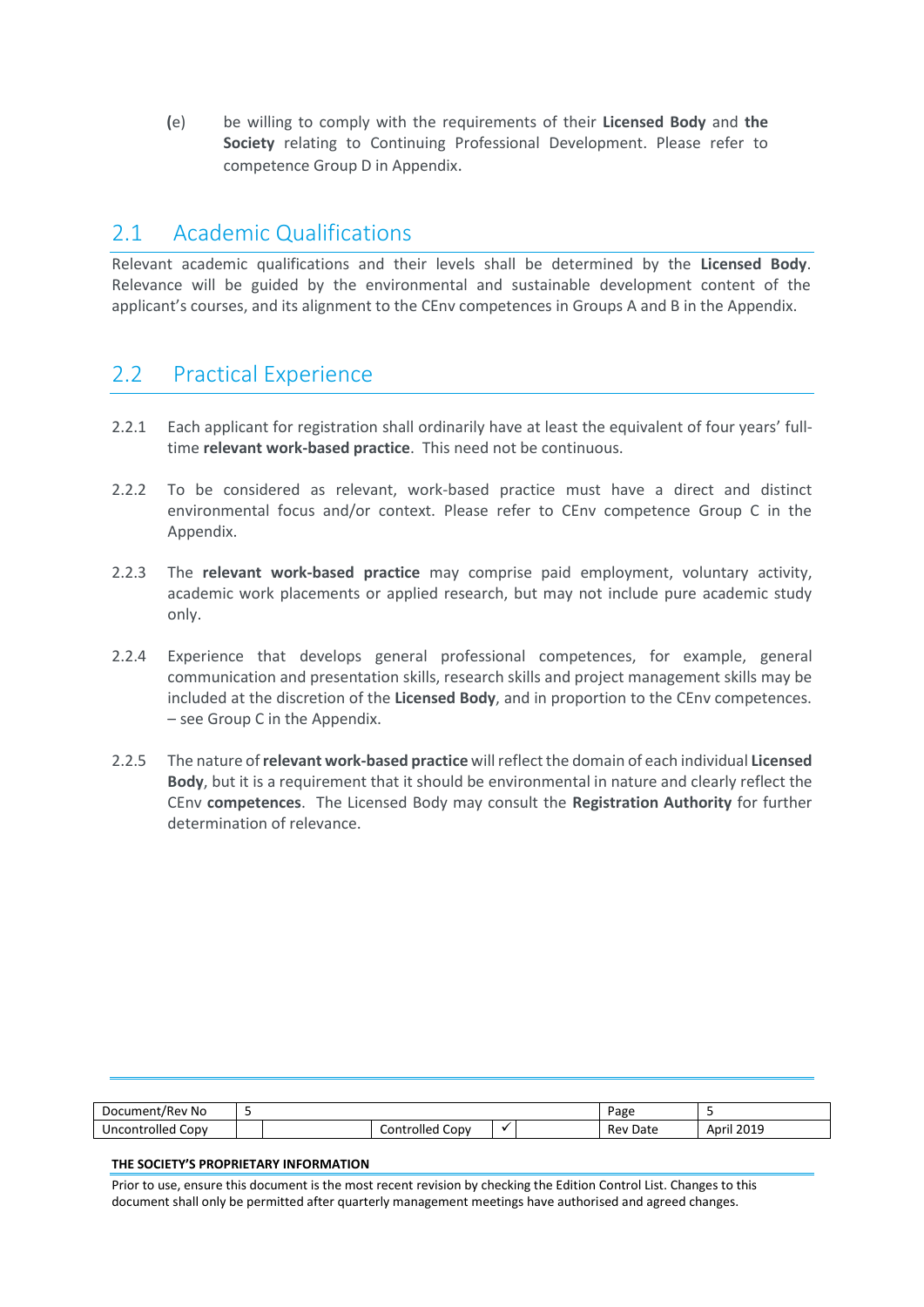# <span id="page-7-0"></span>ROUTE TO REGISTRATION

## <span id="page-7-1"></span>3 The Professional Review Route

### <span id="page-7-2"></span>3.1 The Application Process

This will normally involve two elements; an application form and a written submission, with the weighting depending on the Licensed Body.

- 3.1.1 An applicant for registration shall complete an application form prescribed by the **Licensed Body** demonstrating that the candidate satisfies the **eligibility criteria** for registration as a CEnv. The application form shall also include a commitment to Continuing Professional Development and to the **Code of Professional Conduct**, and a signed agreement that personal information provided in connection with the application may being stored on computer in compliance with General Data Protection Regulation (GDPR) and used for contact purposes by the **Society for the Environment** (see 4.3 below).
- 3.1.2 The applicant shall submit written evidence suitable and sufficient to satisfy the **Licensed Body** demonstrating achievement of each and all of the CEnv **competences**. Ordinarily, this will include examples of the applicant's professional work, and will be cross-referenced to a *Curriculum Vitae*, and exemplify the relevance of the applicant's qualifications and/or experience.
- 3.1.3 All written evidence shall be validated by at least two mentors, sponsors or supervisors, who shall confirm the authenticity of the application and that it fairly represents the applicant's ability and achievements. Ideally, the mentors, sponsors, or supervisors should be Chartered Environmentalists. Their relationship to the applicant and the number of years known should be specified. The **Licensed Body** shall satisfy itself that the application has been validated and that the applicant is deemed suitable for registration as a CEnv.
- 3.1.4 Where a **Licensed Body's** representatives take the view that the written application does not demonstrate that the applicant meets the **eligibility criteria** it shall write to the applicant giving reasons for its view and shall not proceed to the **Professional Review Interview**.

| Document/Rev No        |                    |  | Page        |                     |
|------------------------|--------------------|--|-------------|---------------------|
| CODV<br>ntrolled<br>Jn | Controlled<br>CODV |  | Date<br>kev | 2010<br>"Apr<br>∠U⊥ |

#### **THE SOCIETY'S PROPRIETARY INFORMATION**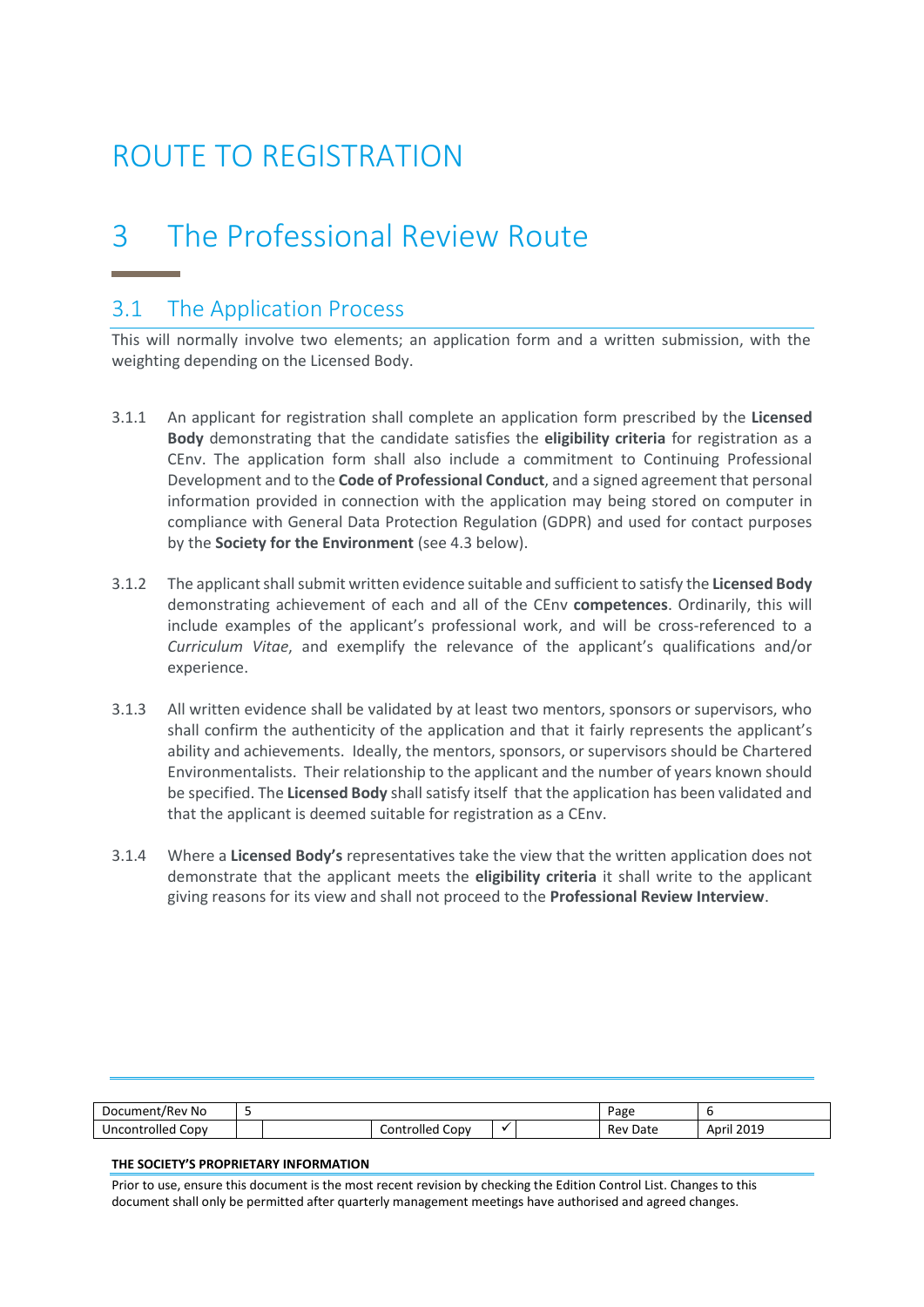### <span id="page-8-0"></span>3.2 The Professional Review Interview

- 3.2.1 Where a **Licensed Body** is satisfied that the written application demonstrates *prima facie* that the applicant meets the **eligibility criteria** and has the **competences** required for registration it shall conduct a **Professional Review Interview**.
- 3.2.2 The **Licensed Body** shall appoint at least two Chartered Environmentalists to conduct the **Professional Review Interview**. A **Licensed Body** may invite a Chartered Environmentalist from another **Licensed Body** to be a member of the **PRI Panel**.
- 3.2.3 A **Professional Review Interview** may be conducted using video-conferencing or other facilities that enable the participants to see and hear each other, providing the **Licensed Body** has robust protocols in place for this process. Telephone interviews or interviews using any medium by which the participants cannot see each other are not allowed. In all cases, whether the interview is conducted remotely or not, **Licensed Bodies** shall take appropriate steps to satisfy themselves of the identity of the applicant participating in the interview.
- 3.2.4 The **Professional Review Interview** may be held anywhere in the world. Subject to the exception provided in paragraph 3.2.3 above it shall be conducted face-to-face and last for between 40 and 60 minutes. The format of the interview shall enable the applicant to demonstrate fully their knowledge, competence and engagement and shall give the interviewers the opportunity to seek as much evidence as will satisfy them of the applicant's competence.

### <span id="page-8-1"></span>3.3 Assessment

- 3.3.1 The **PRI Panel** shall assess the applicant against each and all of the CEnv **competences** using the evidence obtained from the written submission and the **Professional Review Interview**. The **PRI Panel** may recommend that the applicant should be registered as a Chartered Environmentalist only if it is satisfied that he or she has demonstrated all the **competences** to a satisfactory level.
- 3.3.2 The assessment by the PRI **Panel** shall be recorded on an **Assessment Sheet** that clearly records evidence of demonstration of the competences. The **Assessment Sheets** shall be held by the **Licensed Body** for a minimum of six years from the date of the **Professional Review Interview**.

| Document/Rev No      |            |          | Page        |              |
|----------------------|------------|----------|-------------|--------------|
| Copy<br>Uncontrolled | Controlled | Copy<br> | Rev<br>Date | 2019<br>Apri |

#### **THE SOCIETY'S PROPRIETARY INFORMATION**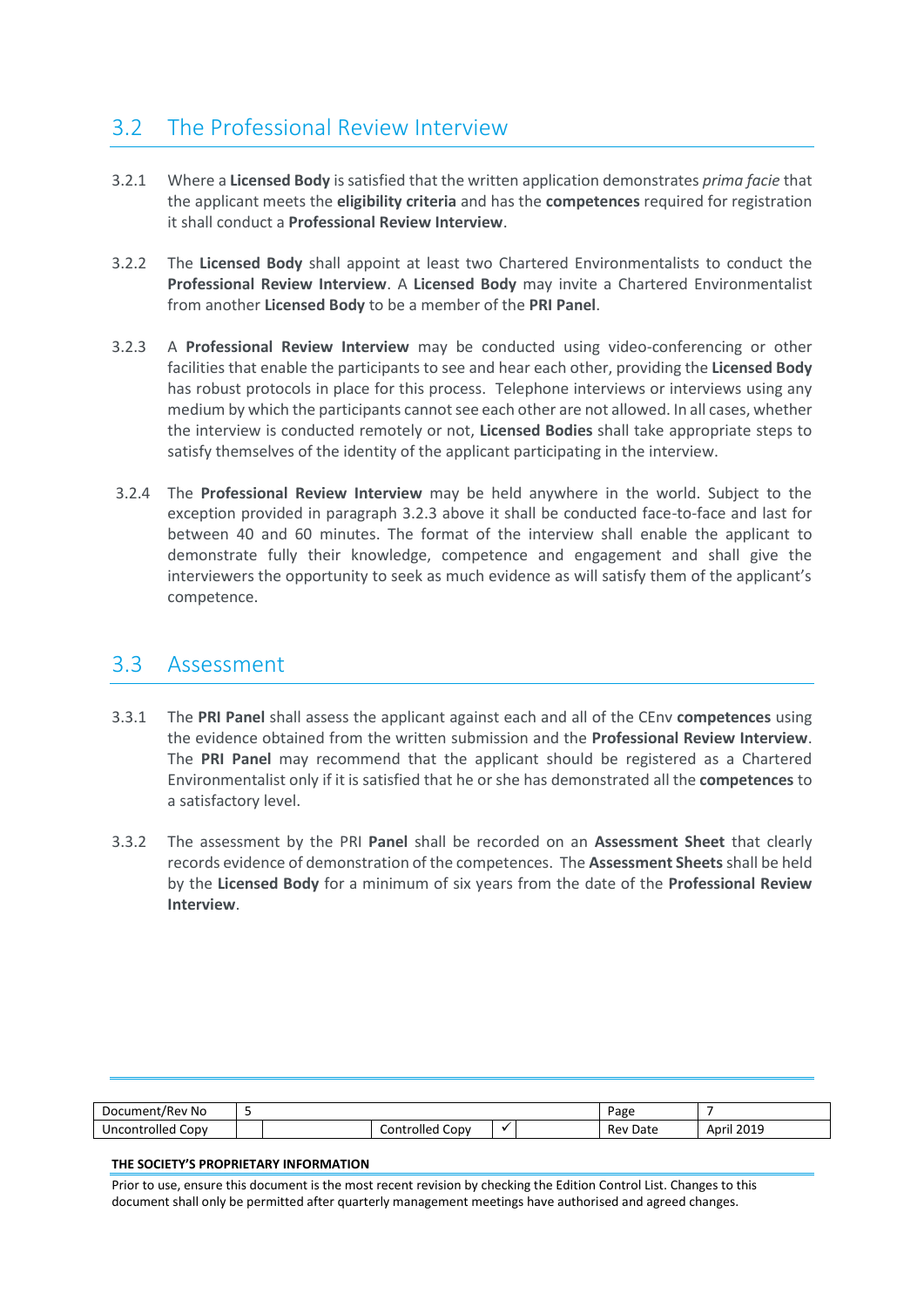### <span id="page-9-0"></span>3.4 Bespoke Routes

- 3.4.1 A **Bespoke Route** is an alternative process used to demonstrate the CEnv competency standard. **A Licensed Body** can apply to the **Registration Authority** for approval of a **Bespoke Route** request, using the application form in the Appendix. The application shall be presented to the **Registration** Authority, trialled using a small pilot group, and monitored on an on-going basis through licence reviews. The application process is illustrated in the Process Map, which is also in the Appendix.
- 3.4.2 Whilst a **Bespoke Route** will differ in some way from the **Professional Review Route**, the **Licensed Body** must be able to show that applicants following this route will/do satisfy all the **eligibility criteria** and meet all the CEnv **competences.**

## <span id="page-9-1"></span>4 Post-Assessment

- 4.1 On completion of an assessment, after the recommendation of the PRI Panel has been ratified, the **Licensed Body** shall advise the applicant in writing of the outcome, normally within three months.
- 4.2 The **Licensed Body** shall advise unsuccessful applicants of their right to **appeal**.
- 4.3 The **Licensed Body** shall forward to the **Society for the Environment** the names and contact details of each successful applicant. The **Society for the Environment** shall send an invoice to the **Licensed Body** in respect of the application fee and annual registration fee for the year or part of year. On payment of the invoice the **Society for the Environment** shall provide its standard form certificate of registration directly to the new registrant unless otherwise requested by the **Licensed Body**.
- 4.4 If a registered Chartered Environmentalist is suspended from registration by a **Licensed Body** for failure to pay registration fees or any other reason, the **Licensed Body** shall notify the **Society for the Environment** of the date of suspension. The **Society for the Environment** shall forthwith cause his or her name to be added to a list of suspended registrants maintained for the purpose.
- 4.5 A former registrant who has been deferred and who becomes eligible for reinstatement within the period of three years following the date of notification of suspension by the **Licensed Body** (the "**reinstatement window"**) may be reinstated without further assessment or interview. Reinstatement after the **reinstatement window** should be made only after an interview has been conducted with the former registrant to establish to the satisfaction of the **Licensed Body** that the competences are still met.

| Document/Rev No                        |                                                |           | Page        |                             |
|----------------------------------------|------------------------------------------------|-----------|-------------|-----------------------------|
| <br>-<br>าtrolled<br>CODV<br>uncontro: | $\overline{\phantom{0}}$<br>Iontrolled<br>CODV | $\bullet$ | Date<br>Rev | 2010<br>\nril<br>-01-<br>__ |

#### **THE SOCIETY'S PROPRIETARY INFORMATION**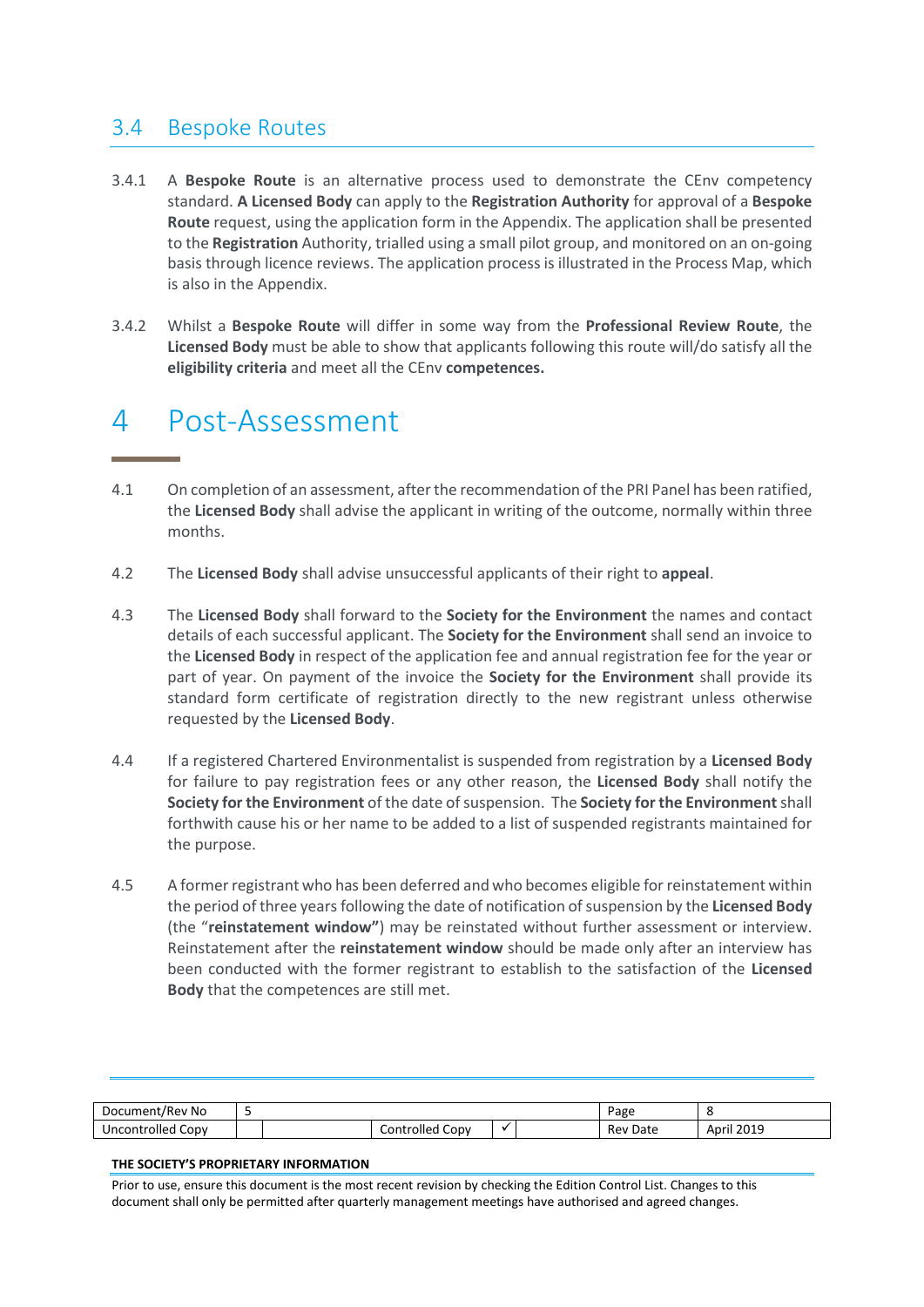## <span id="page-10-0"></span>5 Appeals

- 5.1 A **Licensed Body** shall provide feedback to unsuccessful applicants based on information recorded by the **PRI Panel**, and shall inform them that there is a right of appeal. The **Licensed Body** shall consider and determine any appeal received in accordance with its own procedures.
- 5.2 An appellant whose appeal to the **Licensed Body** is dismissed and who is dissatisfied with the conduct of the process may make a further appeal to the **Registration Authority**.
- 5.3 On receipt of an appeal the **Registration Authority** shall request written submissions from both the appellant and the **Licensed Body.** It shall consider the written submissions and may dismiss the appeal without further consideration. If it does not dismiss the appeal it shall appoint an **appeal panel** of three of its members which shall hear the appellant and the Licensed Body and shall determine the appeal.

A determination shall be in writing and shall take the form of either a dismissal of the appeal with reasons or a direction to the **Licensed Body** to re-assess the appellant considering the findings of the **appeal panel** recorded in the determination**.**

- 5.4 An appellant whose appeal has been dismissed by the **appeal panel** may, if dissatisfied with the conduct of the process, make a **final appeal** to the **Board** of the **Society for the Environment**. On receipt of a **final appeal** the **Chief Executive Officer** and the **Chair** of the **Board** shall be constituted as an **investigation committee** and shall request written submissions from the appellant, the **Licensed Body** and the **Registration Authority**, and shall consider them.
- 5.5 The **investigation committee** shall make a written recommendation to the **Board**, with reasons. It is open to the **investigation committee** to recommend that the Board should dismiss the **final appeal** without further process, and the Board may dismiss the **final appeal** based on such a recommendation.
- 5.6 If the **investigation committee** recommends that the **final appeal** should be heard, or if the Board elects not to dismiss the **final appeal** without further process, the **Board** shall appoint a panel of three of its members who have not previously been involved at any level of the appeal, as a **final appeal panel** which shall independently review the case, and may hear the parties. The **final appeal panel** shall make its recommendations in writing to the Board with reasons. The Board shall then determine the appeal. Its decision shall be final and shall be communicated to the parties in writing. The determination shall take the form of either a dismissal of the appeal with reasons or of a direction to the **Licensed Body** to re-assess the appellant considering the findings of the **Board** recorded in the determination. Members of the Board who have been involved at any stage of the appeal process or who have any material connection with the **Licensed Body** shall not be entitled to vote on the appeal.

| Document/Rev No      |                                 | Page |  |             |                     |
|----------------------|---------------------------------|------|--|-------------|---------------------|
| Copy<br>Uncontrolled | ∴ontrolled <sup>.</sup><br>CODV |      |  | Date<br>Rev | 2019<br>April<br>__ |

#### **THE SOCIETY'S PROPRIETARY INFORMATION**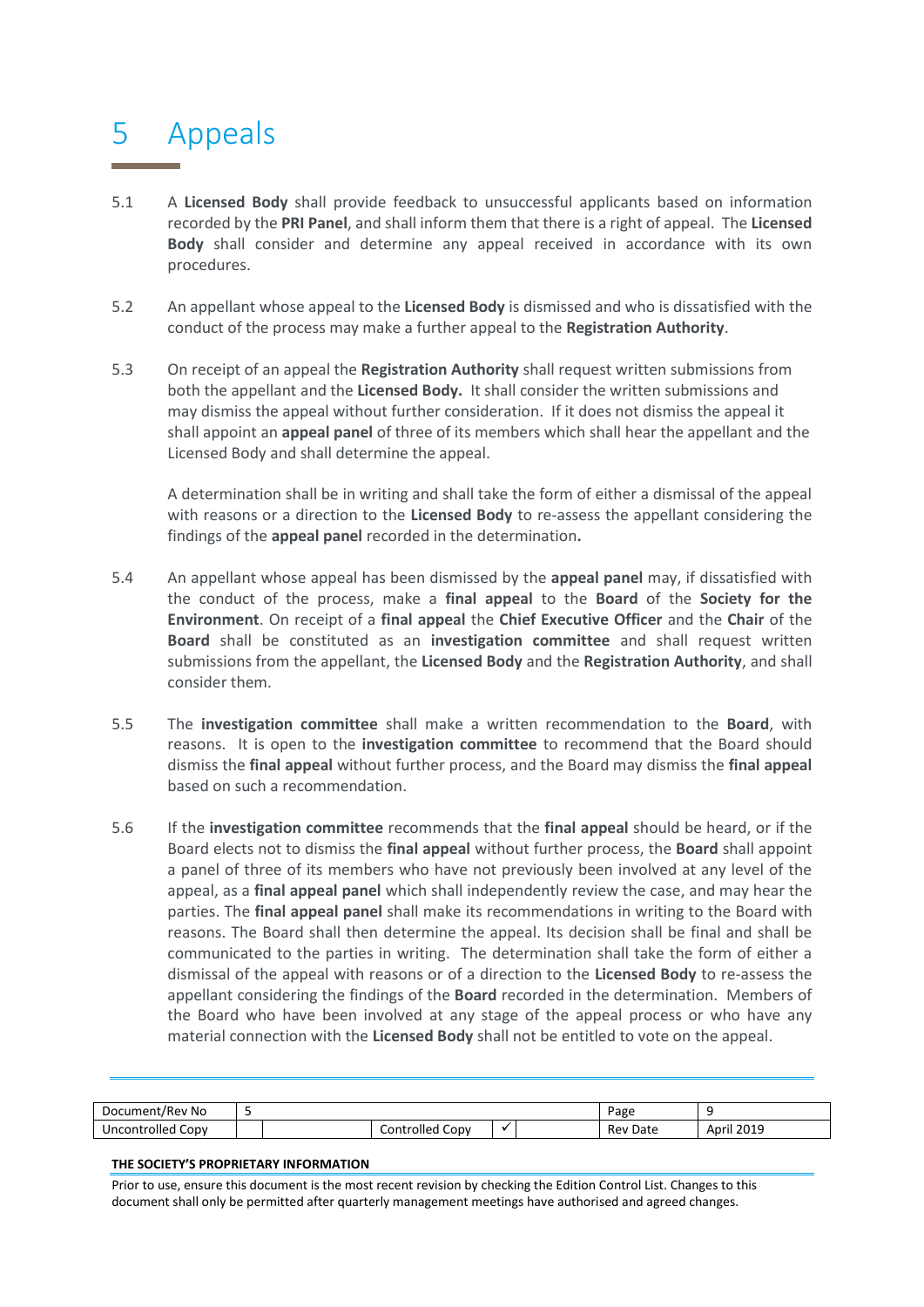## <span id="page-11-0"></span>6 Code of Professional Conduct

Every successful applicant for registration as a Chartered Environmentalist shall be required to sign the **Code of Professional Conduct** of the Society for the Environment as follows:

As a Chartered Environmentalist I will:

- act in accordance with the best principles for the mitigation of environmental harm and the enhancement of environmental quality;
- strive to ensure that the uses of natural resources are fair and sustainable taking account of the needs of a diverse society;
- use my skills and experience to serve the needs of the environment and society;
- serve as an example to others for responsible environmental behaviour;
- not engage in conduct involving dishonesty, fraud, deceit or misrepresentation or discrimination; and
- commit to maintaining my personal professional competence and strive to uphold the integrity and competence of my profession.

| <sup>.</sup> No<br>Document/Rev |                      | Page | 10 |             |               |
|---------------------------------|----------------------|------|----|-------------|---------------|
| CODV<br>Uncontrolled            | CODV<br>Controlled ( |      |    | Rev<br>Date | 2019<br>April |

#### **THE SOCIETY'S PROPRIETARY INFORMATION**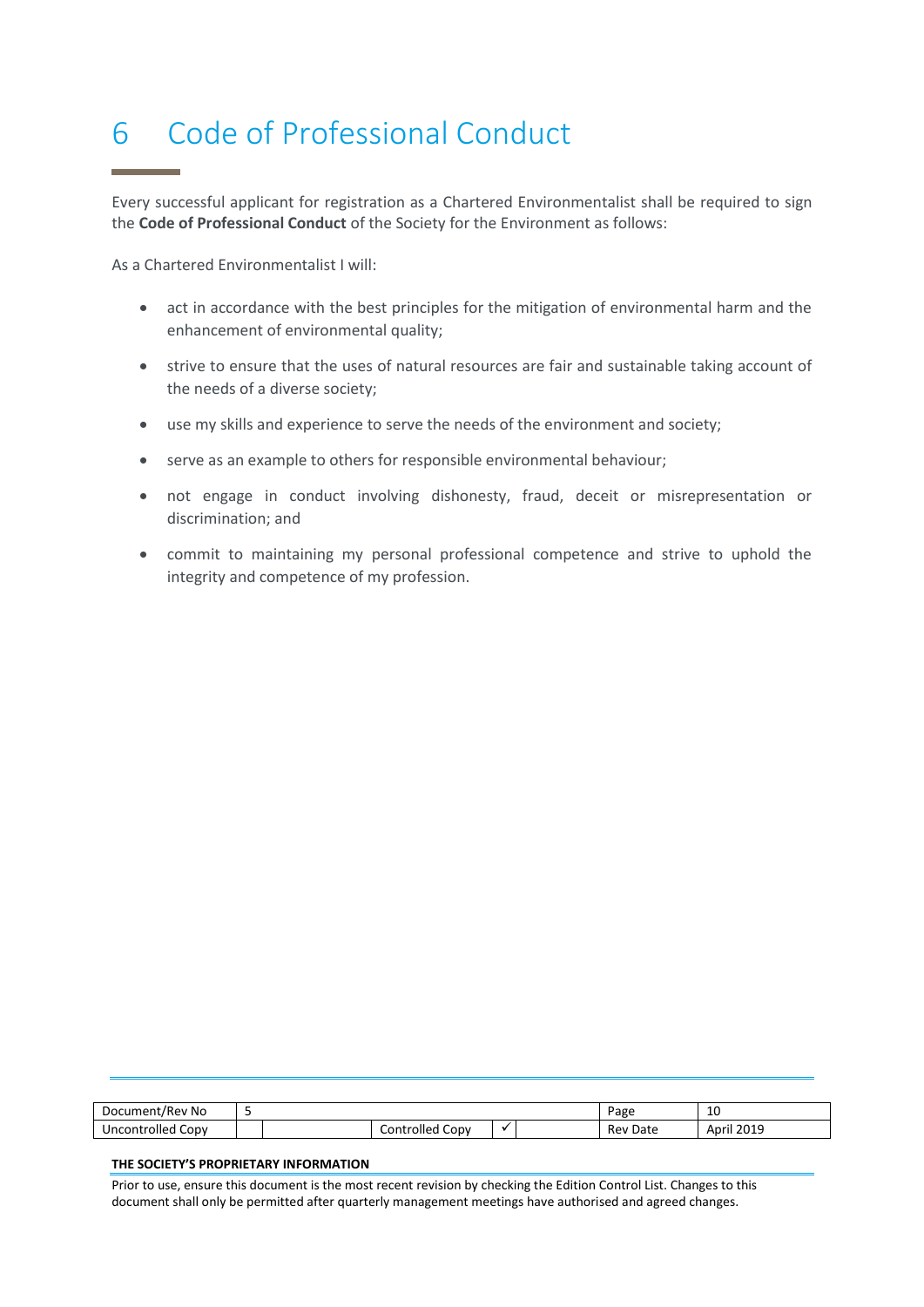## <span id="page-12-0"></span>APPENDIX

## <span id="page-12-1"></span>CEnv Competences

<span id="page-12-2"></span>**Applicants must demonstrate how they meet each of the following 12 competences.** 

## A Application of Knowledge and Understanding of the Environment to Further the Aims of Sustainability

A1 Have underpinning knowledge of sustainability principles in the management of the environment.

This normally includes the ability to:

- Critically analyse, interpret and evaluate complex environmental information to determine sustainable courses of action.
- Understand the wider environmental context in which the area of study or work is being undertaken.
- Understand the importance of maintaining and enhancing natural cycles and biodiversity in achieving sustainability.
- Reformulate and use practical, conceptual or technological understanding of environmental management to develop ways forward in complex situations.
- A2 Apply environmental knowledge and principles in pursuit of sustainable environmental management in professional practice.

This normally includes the ability to:

- Conceptualise and address problematic situations that involve many interacting environmental factors.
- Determine and use appropriate methodologies and approaches.
- Critically evaluate actions, methods and results and their short and long-term implications.
- Actively learn from results to improve future environmental solutions and approaches, and build best practice.
- Negotiate the necessary contractual and agreed arrangements with other stakeholders.

| -<br>Document/Rev No |  |  |                      |  |  | Page        | .                             |
|----------------------|--|--|----------------------|--|--|-------------|-------------------------------|
| Copy<br>Uncontrolled |  |  | Controlled<br>. CODV |  |  | Rev<br>Date | il 2019 <sup>.</sup><br>April |

#### **THE SOCIETY'S PROPRIETARY INFORMATION**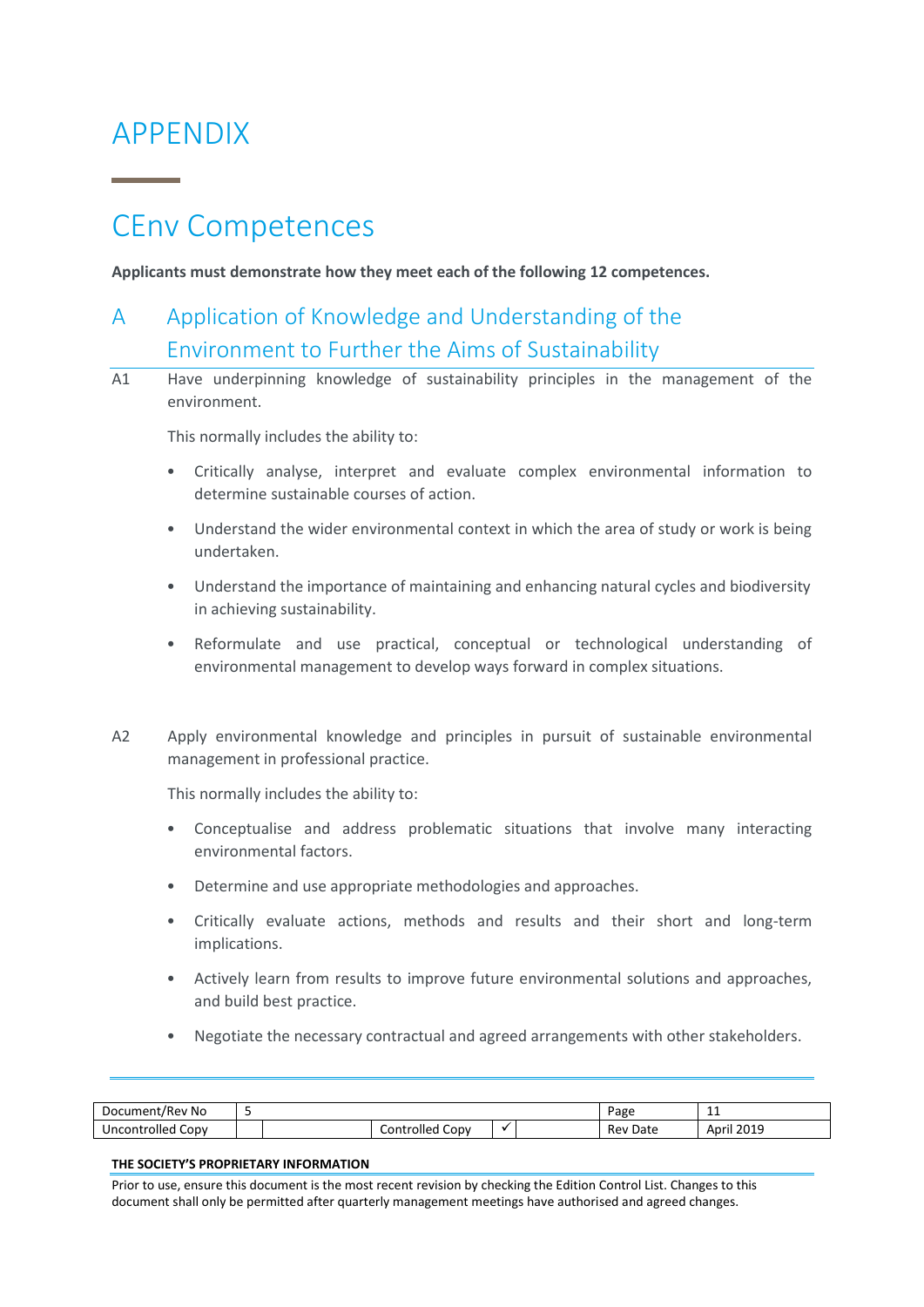A3 Analyse and evaluate problems from an environmental perspective, develop practical sustainable solutions and anticipate environmental trends to develop practical solutions.

This normally includes the ability to:

- Analyse and evaluate problems, some complex, from an environmental perspective working sometimes with incomplete data.
- Demonstrate self-direction and originality in tackling and addressing problems.
- Demonstrate a critical awareness of current environmental problems and anticipate the impact of future environmental trends.
- Critically analyse and embrace new environmental information and seek new knowledge, skills and competences in the field of environment based on the most recent scientific, social, economic, cultural and technical developments and understanding.

### <span id="page-13-0"></span>B Leading Sustainable Management of the Environment

B1 Promote behavioural and cultural change by influencing others to secure environmental improvements that go beyond minimum statutory requirements.

This normally includes the ability to:

- Develop good practices [best practice] by actively learning from results to improve future environmental solutions and approaches.
- Help, mentor and support others to understand the wider environmental picture.
- Advocate sustainability concerns and environmental issues, encourage others to actively contribute to environmental protection and sustainability
- B2 Promote a strategic environmental approach.

This normally includes the ability to:

- Demonstrate self-direction and originality in developing strategies for sustainable development and environmental improvement.
- Actively collaborate and engage with other disciplines and stakeholders and encourage multi- and inter-disciplinary approaches to environmental challenges.
- Identify constraints and exploit opportunities for the development and transfer of environmentally appropriate technology.

| Document/Rev No               |                      | ∍age | <b></b> |             |                     |
|-------------------------------|----------------------|------|---------|-------------|---------------------|
| Copy<br>ncontrolled<br>Uncont | Controlled :<br>CODV |      |         | Date<br>Rev | 2019<br>April<br>__ |

#### **THE SOCIETY'S PROPRIETARY INFORMATION**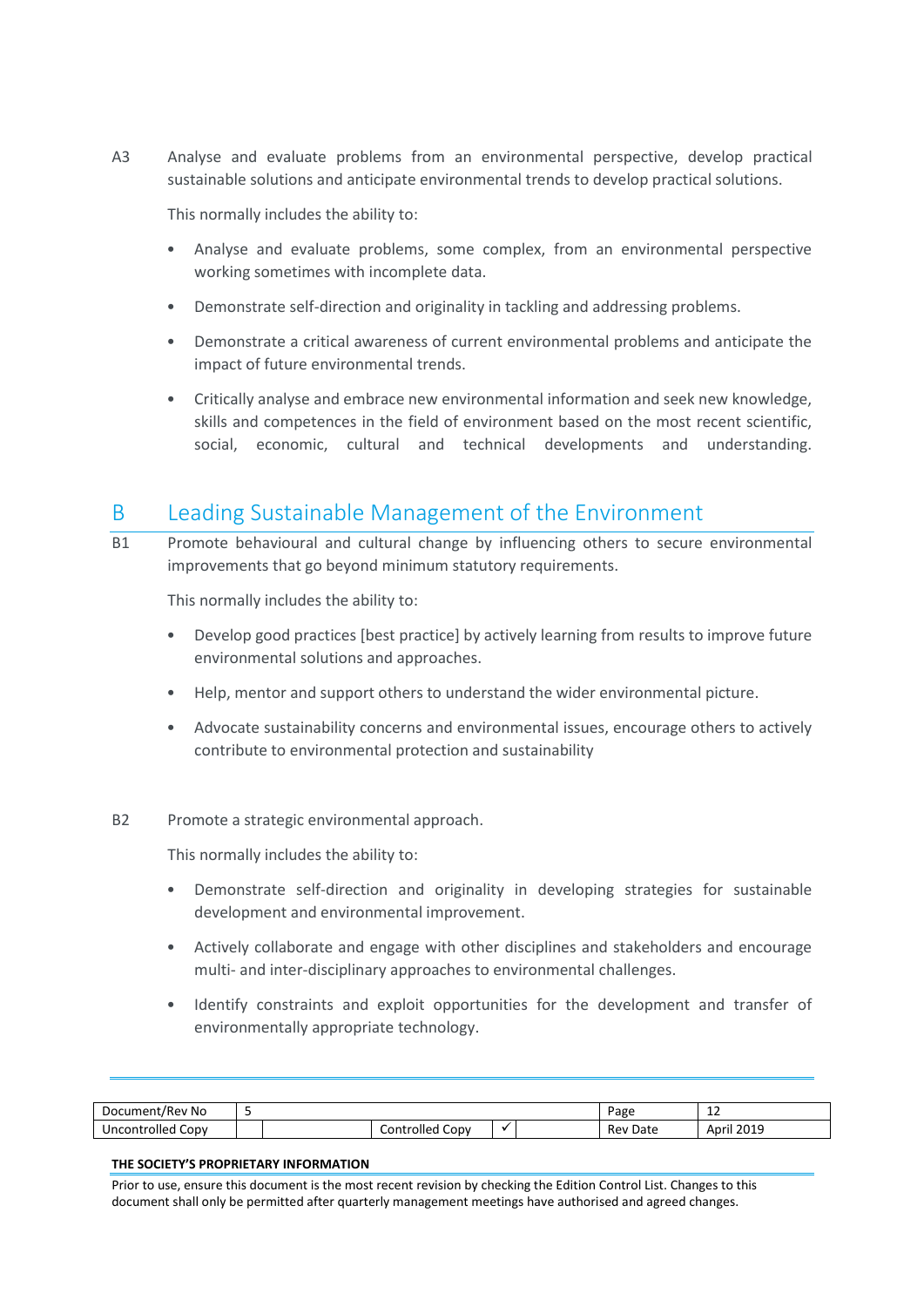- Identify areas of uncertainty and risk including health and safety, environmental, technical, business and reputational.
- B3 Demonstrate leadership and management skills.

This normally includes the ability to:

- Exercise autonomy and judgement across environmental and sustainability issues.
- Motivate and influence others to agree and deliver environmental objectives.
- Identify individual needs, plan for their development, assess individual performance and provide feedback.
- Reflect on outcomes**,** identify and pursue improvements on previous practice.

### <span id="page-14-0"></span>C Effective Communication and Interpersonal Skills

- C1 Communicate the environmental case, confidently, clearly, autonomously and competently. This normally includes the ability to:
	- Deliver presentations to a wide spectrum of audiences.
	- Lead and sustain debates.
	- Contribute to and chair meetings and discussions.
	- Identify, engage with and respond to a range of stakeholders.
- C2 Ability to liaise with, negotiate with, handle conflict and advise others, in individual and/or group environments (either as a leader or member).

This normally includes the ability to:

- Understand the motives and attitudes of others and be aware of different roles.
- Influence decision-making.
- Seek the opinions and contributions of others
- Promote development opportunities and activities.
- Champion group decisions and manage conflict for the achievement of common goals and objectives.

| Document/<br>:/Rev No  |            | Page                             | -- |  |             |                                 |
|------------------------|------------|----------------------------------|----|--|-------------|---------------------------------|
| . Copv<br>Uncontrolled | Controlled | $\overline{\phantom{0}}$<br>CODV |    |  | Rev<br>Date | ∙il 2∩1Q<br>April<br>2012<br>__ |

#### **THE SOCIETY'S PROPRIETARY INFORMATION**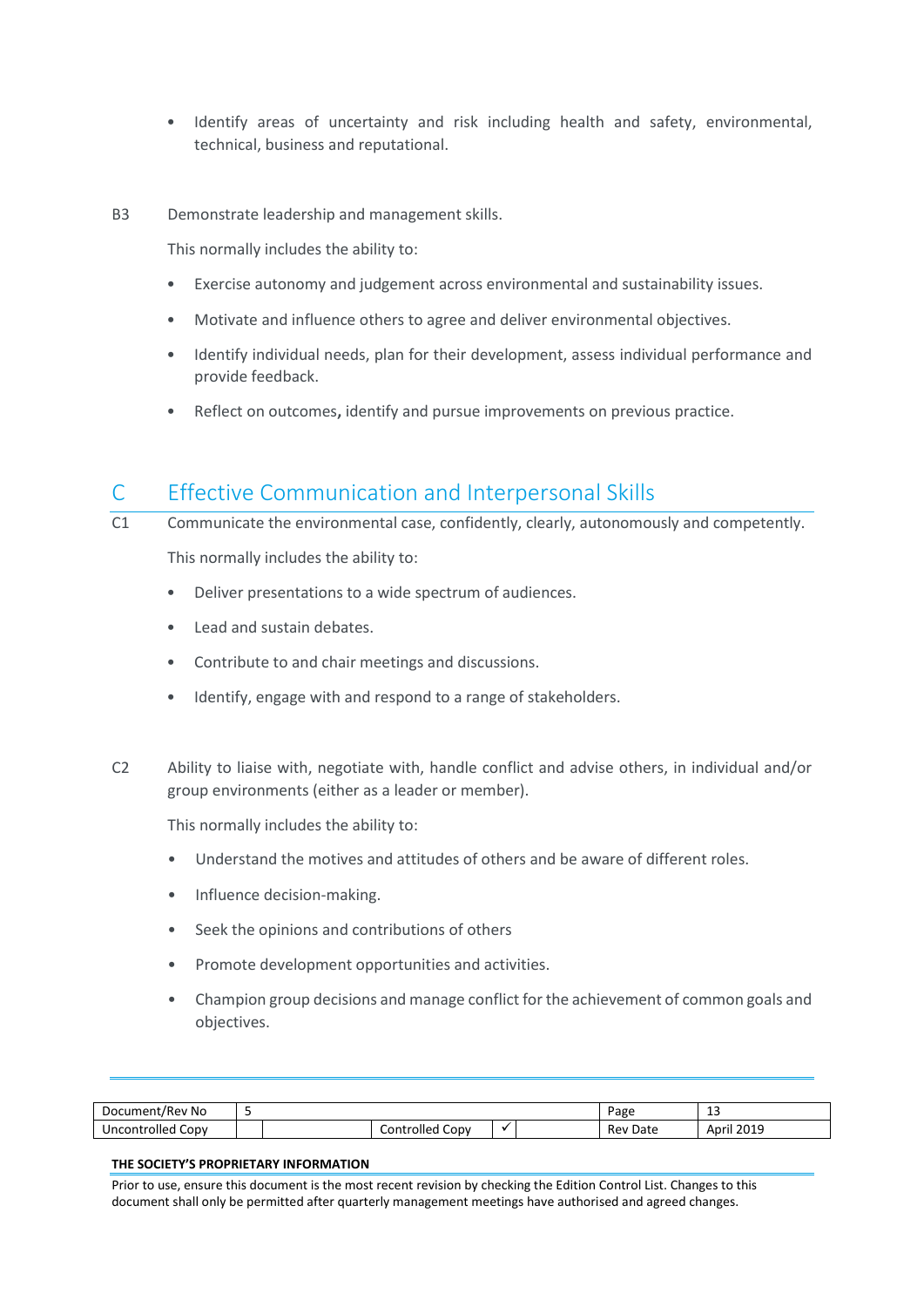## <span id="page-15-0"></span>D Personal Commitment to Professional Standards, Recognising Obligations to Society, the Profession and the Environment

D1 Encourage others to promote and advance a sustainable and resilient approach by understanding their responsibility for environmental damage and improvement.

This normally includes the ability to:

- Inform and encourage others to consider environmental sustainability issues and the consequence of their decisions and actions.
- D2 Take responsibility for personal development and work towards and secure change and improvements for a sustainable future.

This normally includes the ability to:

- Recognise the value of CPD to the profession.
- Have a strong desire to learn.
- Value and actively pursue personal professional development.
- D3 Demonstrate an understanding of environmental ethical dilemmas.

This normally includes the ability to:

- Understand the nature of professional responsibility.
- Identify the environmental ethical elements in decisions.
- Address and resolve problems arising from questionable environmental practice.
- D4 Comply with relevant codes of conduct and practice.

| Document/Rev No      |                         | Page |  |             |                               |
|----------------------|-------------------------|------|--|-------------|-------------------------------|
| Uncontrolled<br>CODV | ∽<br>Controlled<br>CODV |      |  | Rev<br>Date | il 2019 <sup>-</sup><br>April |

#### **THE SOCIETY'S PROPRIETARY INFORMATION**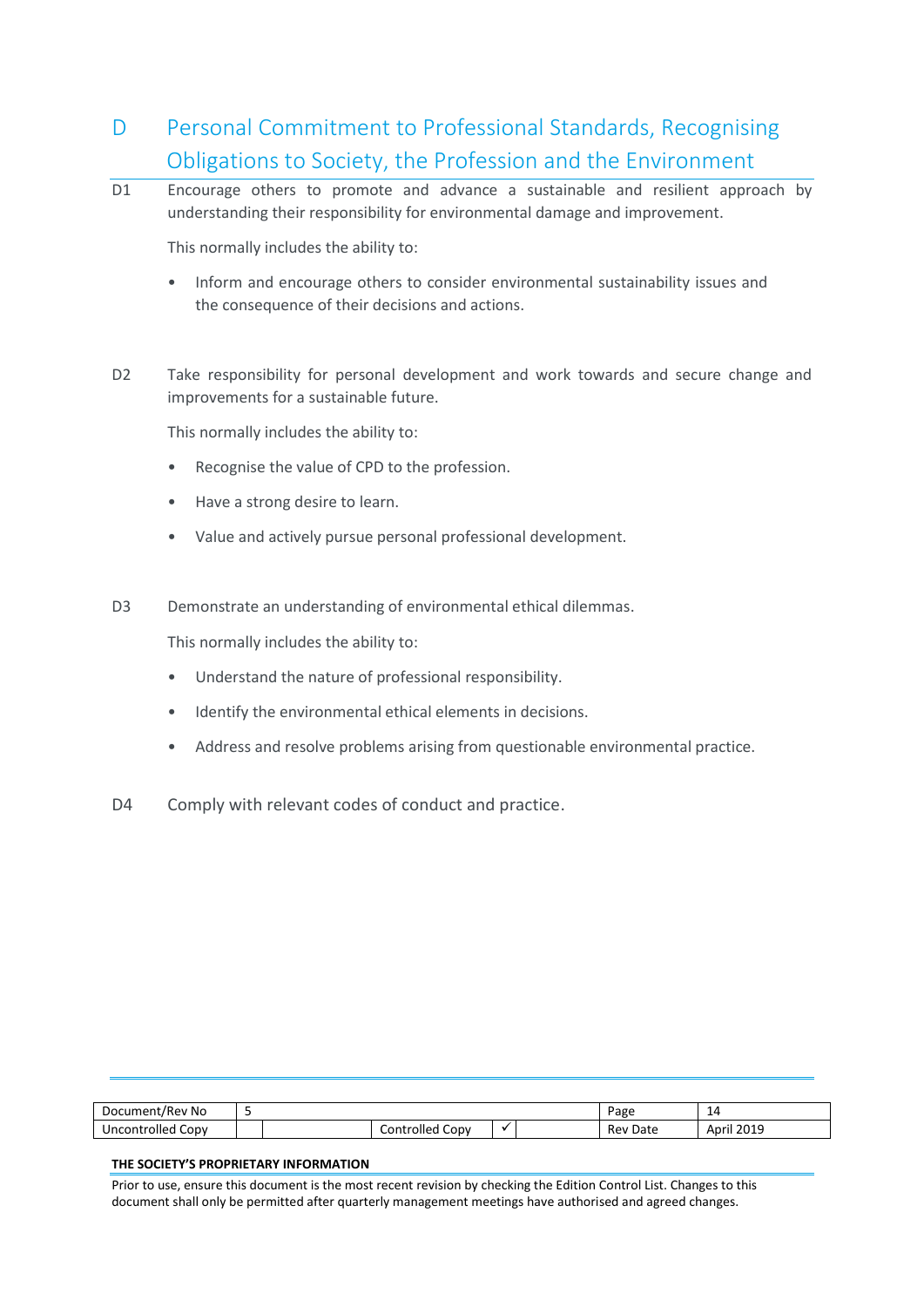## <span id="page-16-0"></span>The Bespoke Route Process Map



| Document/Rev No      |  |                    |  |  | <sup>o</sup> age | . .<br>--<br>__       |
|----------------------|--|--------------------|--|--|------------------|-----------------------|
| Uncontrolled<br>CODV |  | Controlled<br>CODV |  |  | Rev<br>Date      | 12019<br>April<br>___ |

#### **THE SOCIETY'S PROPRIETARY INFORMATION**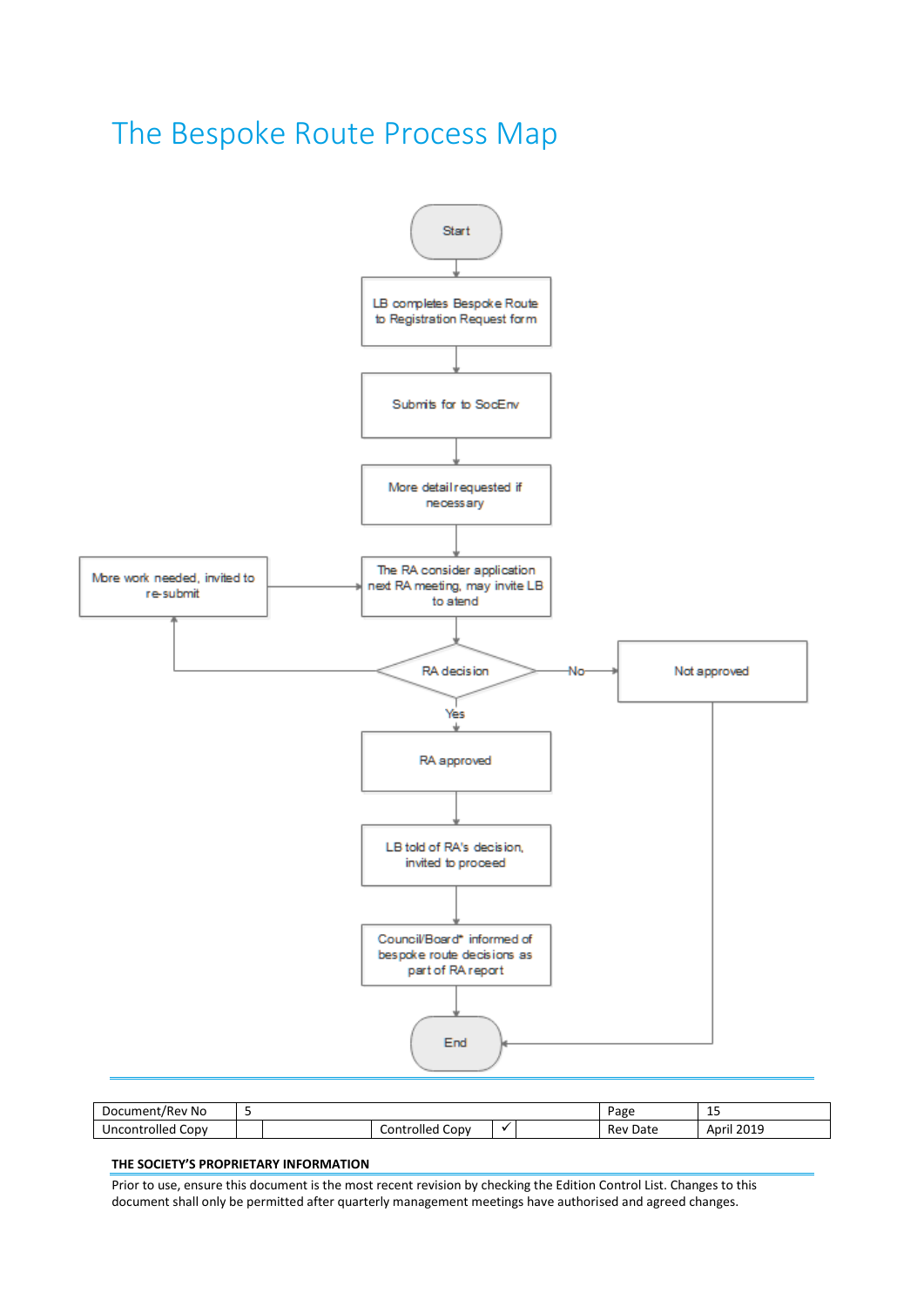# <span id="page-17-0"></span>The Bespoke Route Application form

|                        | <b>Bespoke Route to Registration Request</b>          |
|------------------------|-------------------------------------------------------|
| LB Name:               |                                                       |
| <b>LB Contact:</b>     |                                                       |
| Date of Request:       |                                                       |
|                        | Please provide full answers to the questions below:   |
|                        | Describe the bespoke process                          |
|                        |                                                       |
|                        |                                                       |
|                        |                                                       |
|                        |                                                       |
|                        | How will it differ from the normal process?           |
|                        |                                                       |
|                        |                                                       |
|                        |                                                       |
|                        | Why is the normal process not applicable?             |
|                        |                                                       |
|                        |                                                       |
|                        |                                                       |
|                        |                                                       |
|                        | How will standards be met/maintained?                 |
|                        |                                                       |
|                        |                                                       |
|                        |                                                       |
|                        |                                                       |
|                        | Any other relevant information?                       |
|                        |                                                       |
|                        |                                                       |
|                        |                                                       |
|                        |                                                       |
| For office use         |                                                       |
| Date to RA:            |                                                       |
| <b>Decision:</b>       | More work needed<br>Yes, approved<br>No, not approved |
| Feedback:              |                                                       |
|                        |                                                       |
|                        |                                                       |
| Date to LB             |                                                       |
| Date to Council/Board* |                                                       |

| Document/Rev No      |  |                           |  | Page | $\overline{ }$<br>ιb |                     |
|----------------------|--|---------------------------|--|------|----------------------|---------------------|
| CODV<br>Uncontrolled |  | ∽<br>Controlled C<br>CODV |  |      | Rev<br>Date          | 2019<br>April<br>__ |

#### **THE SOCIETY'S PROPRIETARY INFORMATION**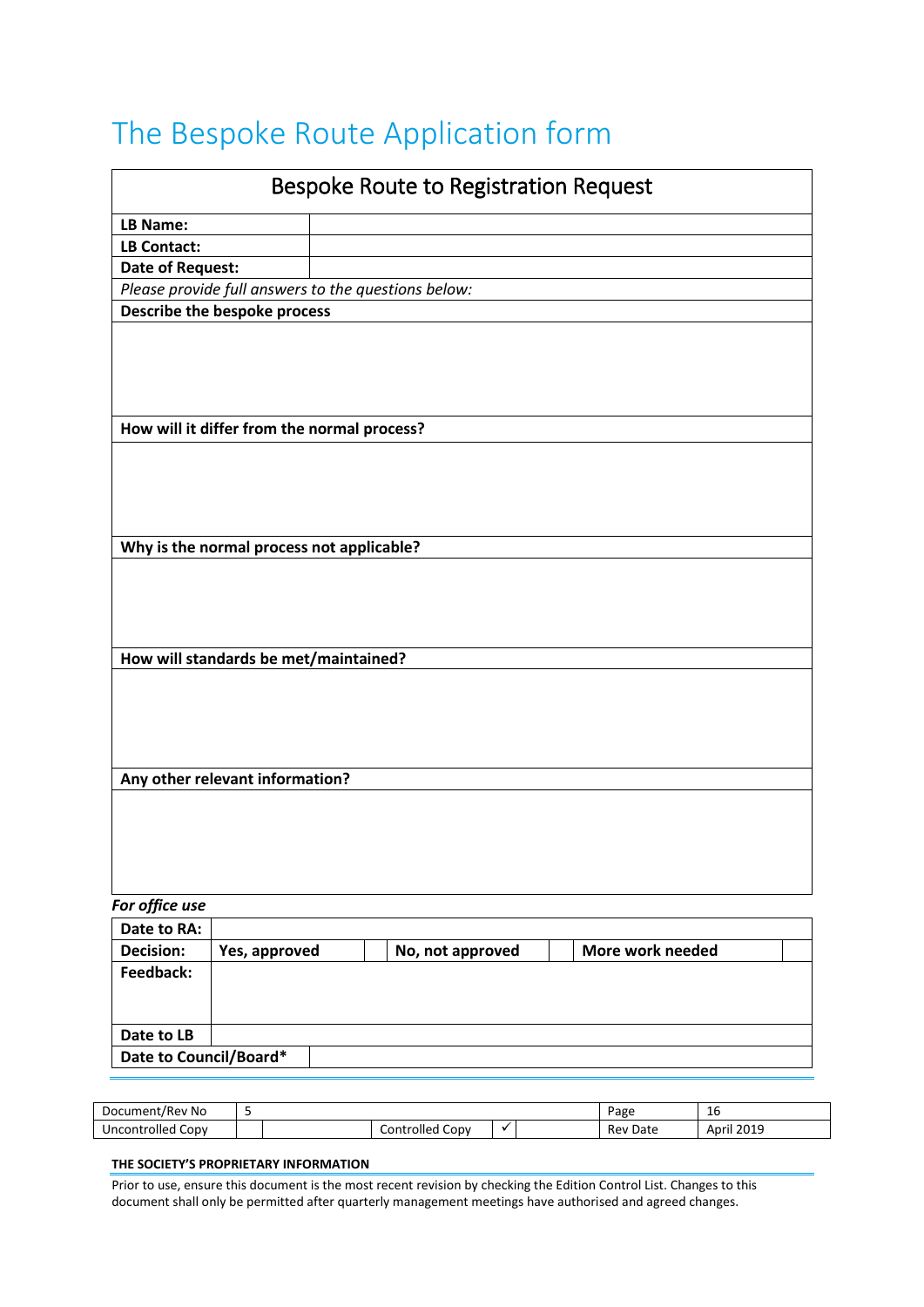## <span id="page-18-0"></span>Contact Details

<u> Tanzania (</u>

Society for the Environment EC1.1 Enterprise Centre Coventry Technology Park 4 Puma Way Coventry CV1 2TT

Tel: +44 (0)345 337 2951 Email: enquiries@socenv.org.uk

**End of Chartered Environmentalist Practice Direction**

| ' No<br>Document/F<br>:/Rev |  |                      |  | $P$ age | $\cdot$ $-$<br>. . |                                      |
|-----------------------------|--|----------------------|--|---------|--------------------|--------------------------------------|
| CODV<br>Uncontrolled        |  | CODV<br>Controlled C |  |         | Rev<br>Date        | il 2019 <sup>.</sup><br>April<br>___ |

#### **THE SOCIETY'S PROPRIETARY INFORMATION**